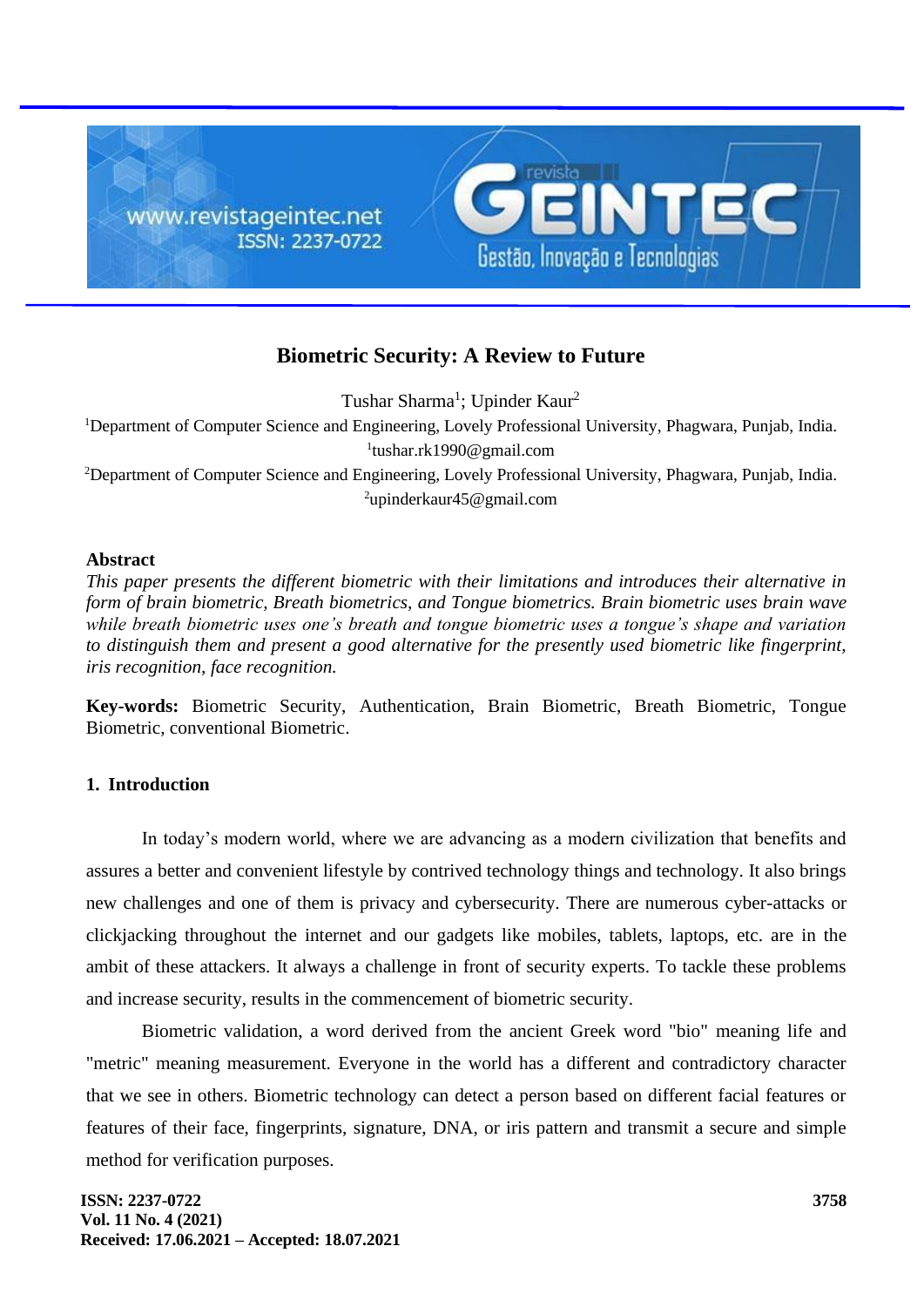When we think of biometric security, we esteem three things: -

- 1. Difficult to break and steal.
- 2. It can be cancellable when a user wants.
- 3. Accessible by a user only.

Currently, the most popular biometric technology is the fingerprint, face, and iris recognition. These are preferred by most of the organization and mobile and laptop manufacturers to protect their devices. These not only help them to protect their data but to keep a record of their employees and people entering their premises.

To present one situation, let us say, you use RFID, nanochips, or some forged biometric hacked using some hacking device. An intruder can put a virus in the system of the organization or institution. As many add security frames as part of their mainframe network to reduce cost, so the intruder not only accesses the biometric details of the employee working there but also ingress to the mainframe network of the organization. Hence, he can bring down the whole system of the institution on their knee and they have no option other than being spectators. So, it is important to realize the seriousness of security. One possible way to do it by remote the security network without any connectivity to the mainframe network or the internet so we can prevent at least cyber-attacks. And if something happens, we can ensure minimum damage to the institution.

In addition, United States-based Homeland Security newswire has released a statistical study of the market claiming that billions of dollars are being invested in developing various biometric technologies that can identify anyone in any remote part of the world. The industry is now one of the fastest growing in the world. It is expected that there will be an increase in market share from USD 36.6 billion by 2020 to USD 68.6 billion by 2025. [2] It is estimated that it grows at a CAGR of 13.4% during the climate. Major driving factors in the market include increased biometric use on consumer electronic devices for verification and identification, a growing need for surveillance and protection by the increased threat of terrorist attacks, and increased adoption of biometric technology in automotive systems.

So far, we have come to understand how effective and efficient this technology is and how it occupies an important place in our lives and sometimes we do not know how often we use this technology. It evolves as a necessity for everyone, but this technology has a limit and some selfcontrol.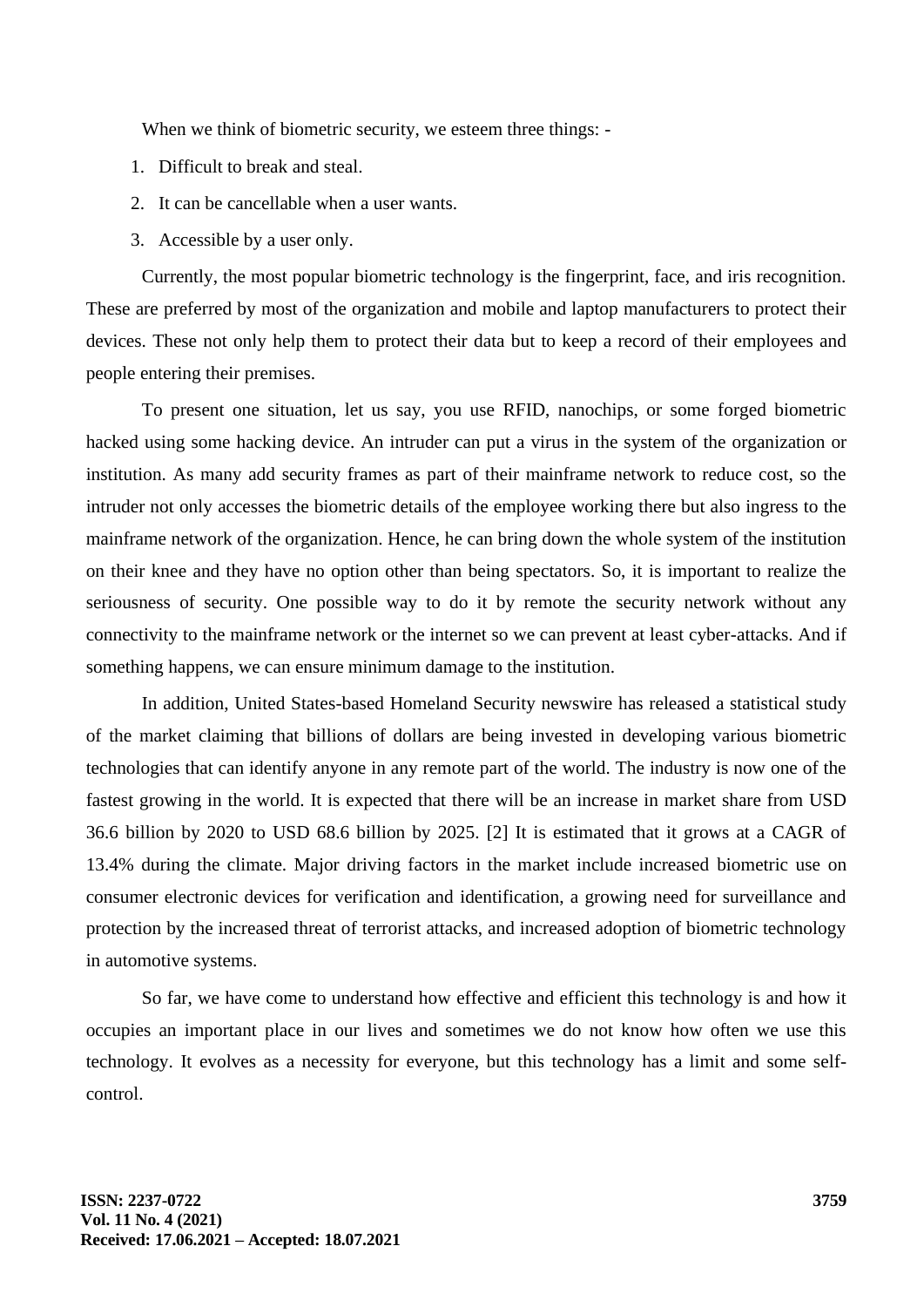

Graph 1: above graph shows North America Biometric Sensor Market revenue by end-use, 2015 - 2024, (Revenue, USD Million)

When comes to their limitations. Fingerprints can be faked through plastic molds, wood glue. They can be inaccurate when some dirt is present on the finger or sensor, even a little moisture can hoax it. One may think that these fingerprints stay throughout life, but it is a myth, skin conditions like psoriasis (a condition in which skin cells build up and form scales and itchy, dry patches.) or other genetic problems can damage or distort the fingerprints. Another limitation is that they are easily available as they are leftover on surfaces and one can easily use a microscopic slide or fingerprint dust to collect fingerprints and mold them to use. And it is now impractical to use this technology in the age where we have advances in DNA, brain, and body science.

| racio i companion of america biometric o fitting |             |        |             |        |        |              |  |
|--------------------------------------------------|-------------|--------|-------------|--------|--------|--------------|--|
| <b>Biometric Features</b>                        | Fingerprint | Face   | <b>Iris</b> | Retina | Voice  | <b>Brain</b> |  |
| Universality                                     | Medium      | High   | High        | High   | Medium | High         |  |
| Uniqueness                                       | High        | Low    | High        | High   | Low    | High         |  |
| Permanence                                       | High        | Medium | High        | Medium | Low    | High         |  |
| Collectability                                   | Medium      | High   | Medium      | Low    | Medium | High         |  |
| Performance                                      | High        | Low    | High        | High   | Low    | High         |  |
| Acceptability                                    | Medium      | High   | Low         | Low    | High   | Medium       |  |
| Circumvention                                    | Medium      | High   | Low         | Low    | High   | High         |  |

Table 1 - Comparison of different Biometric System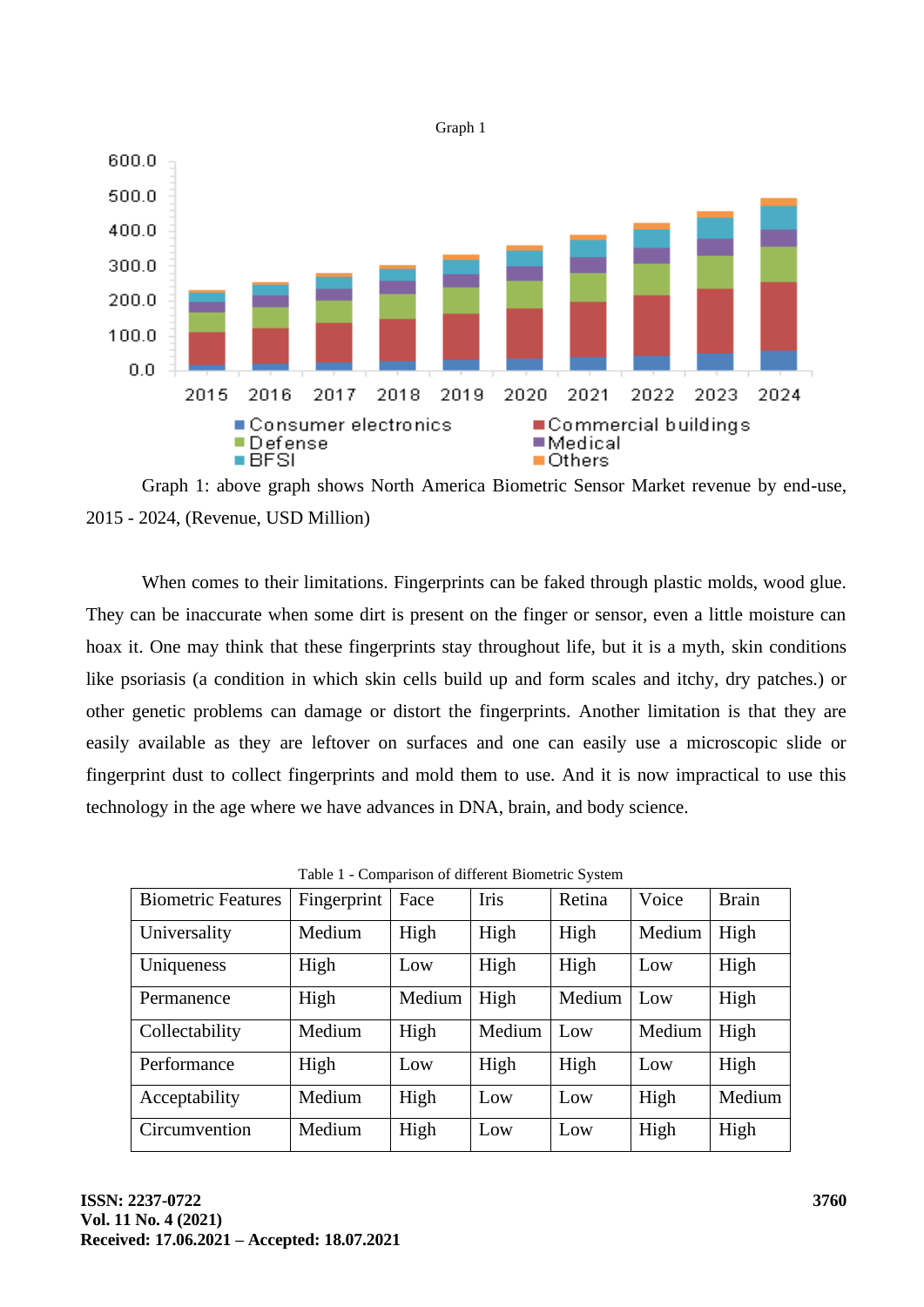Face scanners also have a limitation, even though a high-resolution camera sensor is used but sometimes they also get tricked. Face Scanner usually uses in mobile phones, tablets, iPads, laptops, or other electronic gadgets uses low-resolution cameras of 8 or 16 MP which sometimes fails to scan the face properly. Even a small variation or different angle can trick the system algorithm so one has to be stable to record their face to the sensor and adjust the camera according to it and we have always experienced it when we must adjust our smartphones to unlock the screen and sometimes irritates us after many failed attempts and few times set the maximum attempt timer.

If we talk about the iris scanner, it also has limitations like the face scanners do not have highresolution scanners to scan the iris. One of the most common problems faced by this technology is the different eye shapes and sizes. Our genes decide the structure and sizes of our face and our eyes, so it is very difficult to capture the iris in case of very small eyes and at the same time we must keep our eyes very close to the scanner to scan properly. Iris may deform non-elastically as the pupil may change its size due to medical or other conditions. As this technology uses infrared light to scan so using it over a long and constant time, can harm our iris and cause a problem like inflame in the eyes. For those people who wear eyeglasses, lens it is very difficult to scan the iris. So, improvement and further research are needed to make it better.

Therefore, there is a need to find an alternative for these conventional biometric systems which is more reliable, secure, and accurate than these pre-existing technologies. The user can trust them blindly and can be used in day-to-day life.

A few alternatives we can look upon are: -

- A. Brain biometric
- B. Breath biometric
- C. Tongue biometric

Let discuss each of them in brief below:-

## **A. Brain Biometric**

Brain biometric includes brain signals or electrical activity through the scalp using electroencephalogram devices. Electroencephalograms are a more secure way of security as the brain wave dies with the human death and hence are unique trait wipe out with human death and on the other side, it is difficult to imprint them and provide a high level of security. Brain, as we all know, is an internal organ and hence is a proof of life or death, means it will work only when a person is alive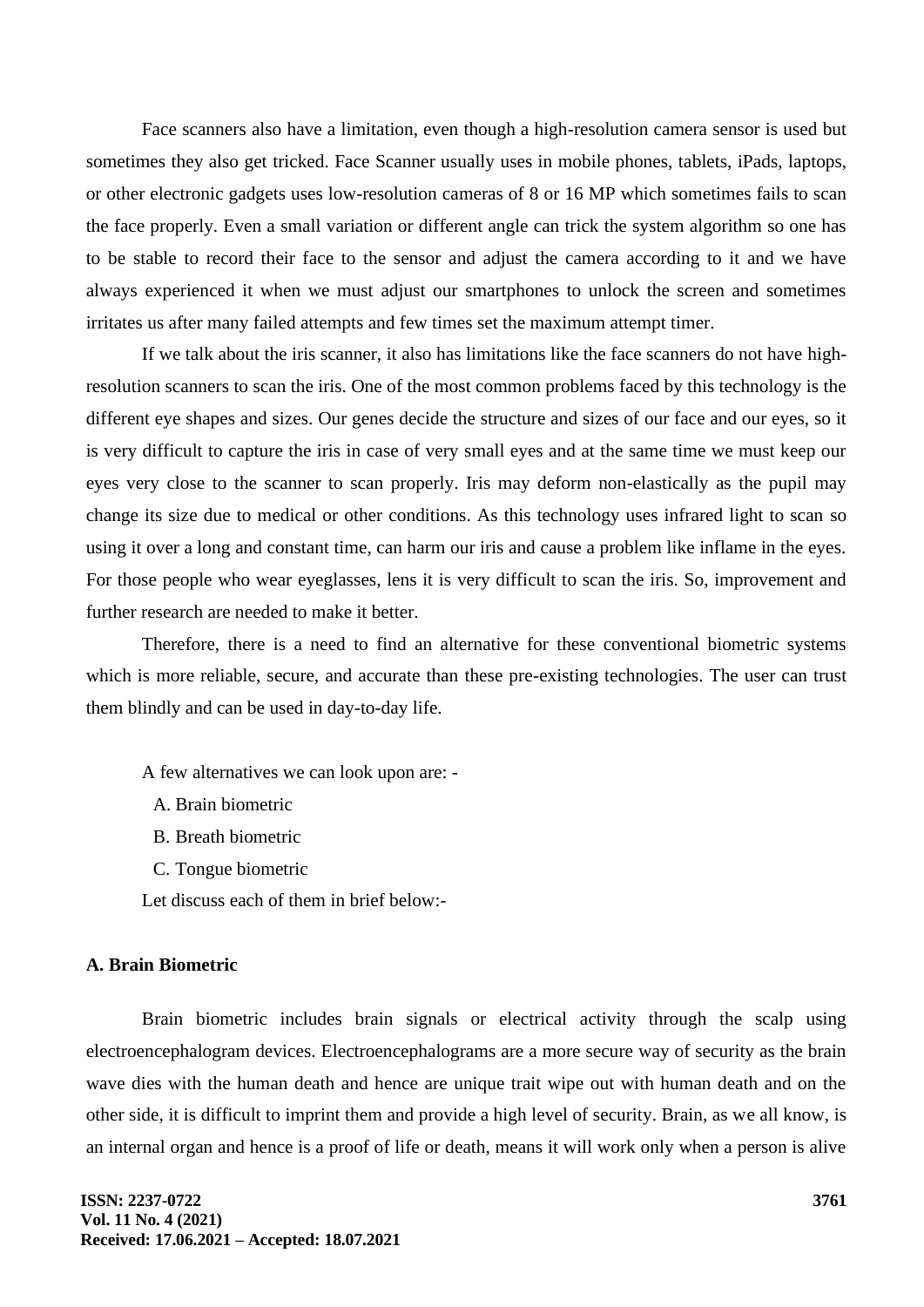and stop with his death, so it will satisfy all three condition which we stated above for a biometric i.e., difficult to break, cancellable by a user and accessible by a user.

This biometric identification is based on the principle that our brain reacts differently to different words, pictures, or situations which is enough to have a different identity. These signals are strong and more accurate.

Dr. Blair C. Armstrong, a lead researcher for the Basque Center project, comes with a unique idea that proposes a technique based on semantic memory (it is a portion of long-term memory that processes ideas and concepts that are not drawn from personal experience) of a person is more reliable and harder to forged identification security.[3]

Brain wave is a unique biological trait of being which is hard to forget. Electroencephalogram devices record brain waves along the scalp. Brain waves are generated by the ever-changing bioelectrical field in the human brain. Our brain behaves differently in different situations and different brain waves are produced. We can record the change of the bioelectric fields by inserting electrode(s) into the brain or using an electrode cap on the scalp to collect electroencephalogram data. These electroencephalogram features are then processed in the system and compare with the electroencephalogram database and decide where to give access or not to the respective person. But at the same time, we must remember that the brain wave of twins is nearly identical, and we required a good level of sensors to differentiate them.

Electroencephalogram devices must have sensors to capture all these brain signals through the scalp and include a bio amplifier, an A/D converter, and a computer set up to control and process the data. To further increase this security, we must make the above setup independent means it should not be connected to any other device in the mainframe so that they can be left alone without connectivity with any network which helps in protecting from the cyber-attack, which is the main reason we need new technology to counter this.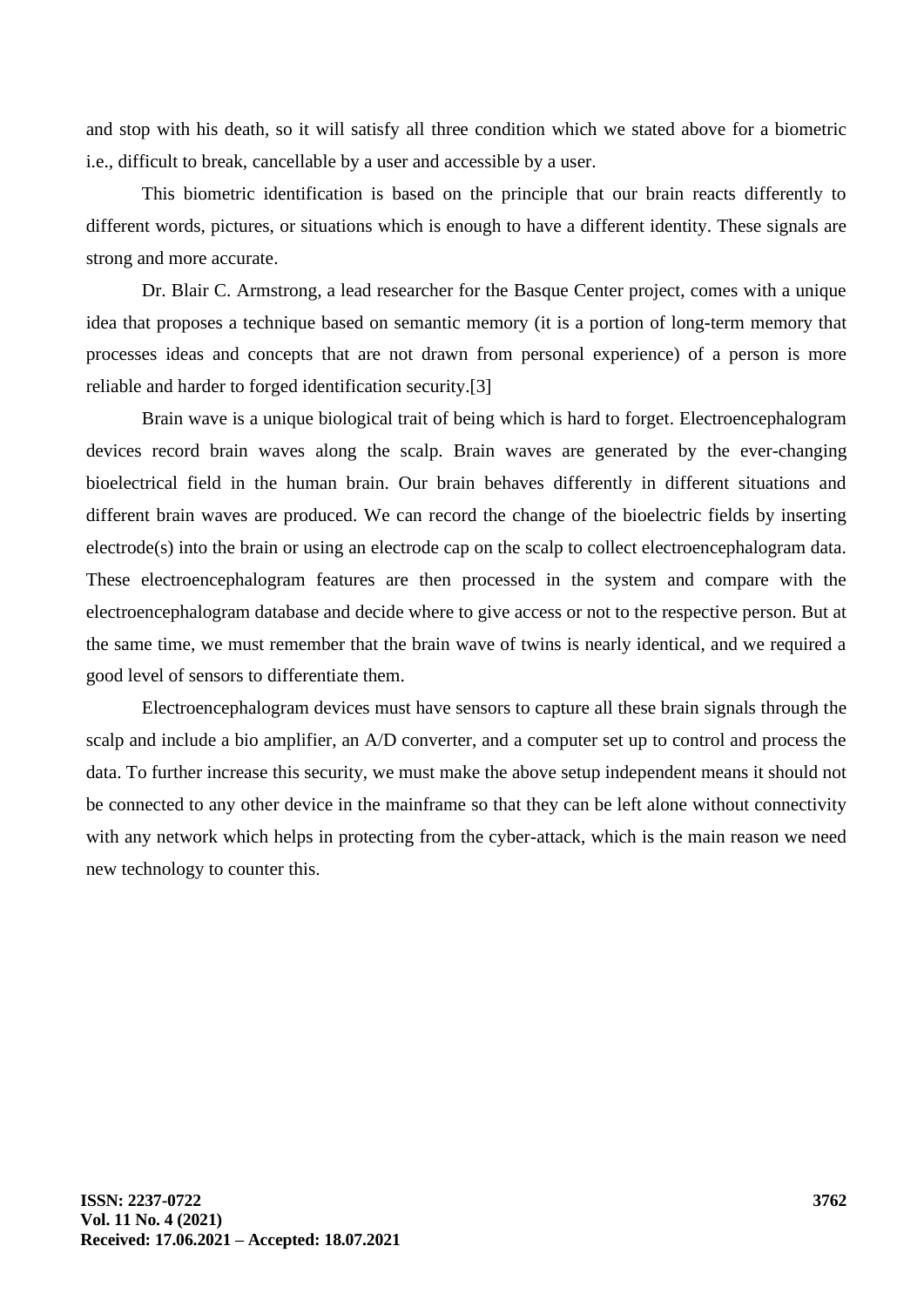

Electroencephalogram is sensitive to emotional and mental state. This means that during the verification it depends on our mood if the biometric got accepted or rejected. During enrollment, data is recorded at only a calm state because a calm state has better EER (Extreme Energy Ratio) as compared to other states. So, during verification states like stress, calm or excitement can be used.

By combining various biometric systems (like face, fingerprint, iris) with brain biometric we can increase the security and hence develop a system difficult to break-in. Given that brain print is difficult to forge as we cannot copy another person's thought process, this technology always has an advantage over others.

### **B. Breath Biometric**

Many people have not heard of this biometric as it is not used anywhere but, in the future, we can have this one of the biometric identities. This is full-proof security that is under the control of the respective person and nearly impossible to forge.

Recently, Researchers Pablo Martinex-Lozano Sinues, Renato Zenobi from ETH Zurich, the Department of Chemistry and Applied Biosciences, and Malcolm Kohler from the Pulmonary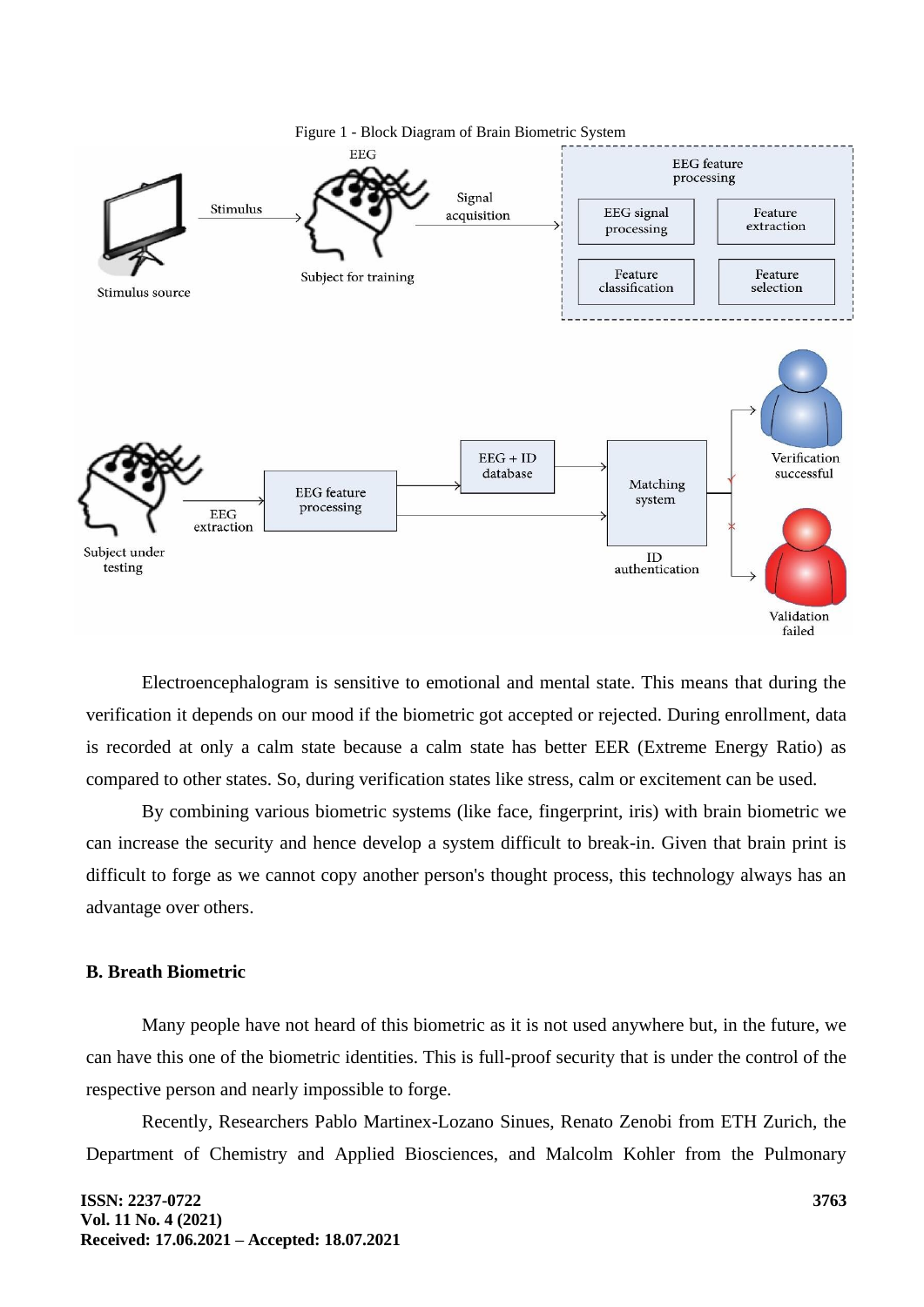Division of University Zurich conducted a study in which they asked their participants to breathe through a warm pipe. connected to the gas port of the quadrupole time-of-flight mass spectrometer (a machine commonly used in chemistry to distinguish different chemical components of different samples). [6]

The result of this is their respiration as the spectrometer separates air into its chemical components. They conclude that there is a slight change in the sample that can help identify people.

The fact that everyone has a unique breath print is due to all microbes that inhabit our bodies. The advantage of this biometric is that every individual a metabolism and different body process which result in a change in the breath pattern. One more advantage of this biometric is that these breakpoints not only vary between individuals but also change throughout the day within individuals in a reflection of shifting chemical reactions within the body. So, this biometric guarantee you that you always have a different password at different daytime just like the highly confidential things are protected by changing the password every day or every specific time to prevent any attack on them and now you also got that protection through your breath print.

| Benefit                    | <b>Brain Biometric</b> | <b>Breath Biometric</b> | Tongue Biometric |
|----------------------------|------------------------|-------------------------|------------------|
| Accuracy                   | High                   | Medium                  | High             |
| Privacy                    | High                   | High                    | Medium           |
| Speed                      | Medium                 | Low                     | High             |
| Work with masks /gloves    | Yes                    | N <sub>0</sub>          | N <sub>o</sub>   |
| Work with glasses /goggles | Yes                    | Yes                     | Yes              |
| Collectability             | Low                    | High                    | Medium           |
| Long term stability        | High                   | High                    | Medium           |

Table 2 - Features of Biometric Technology

For reference, we heard that dogs are used in medicine to detect cancers, lung disease, and now only we heard that these dogs are also helping in the detection of coronavirus. So, what you think about how they do this? These dogs do not know any chemistry or biology of these diseases. They sniff them from our breath and if we can copy their unique talent, we can develop a system not only to identify each individual but also detect diseases or problems in our body.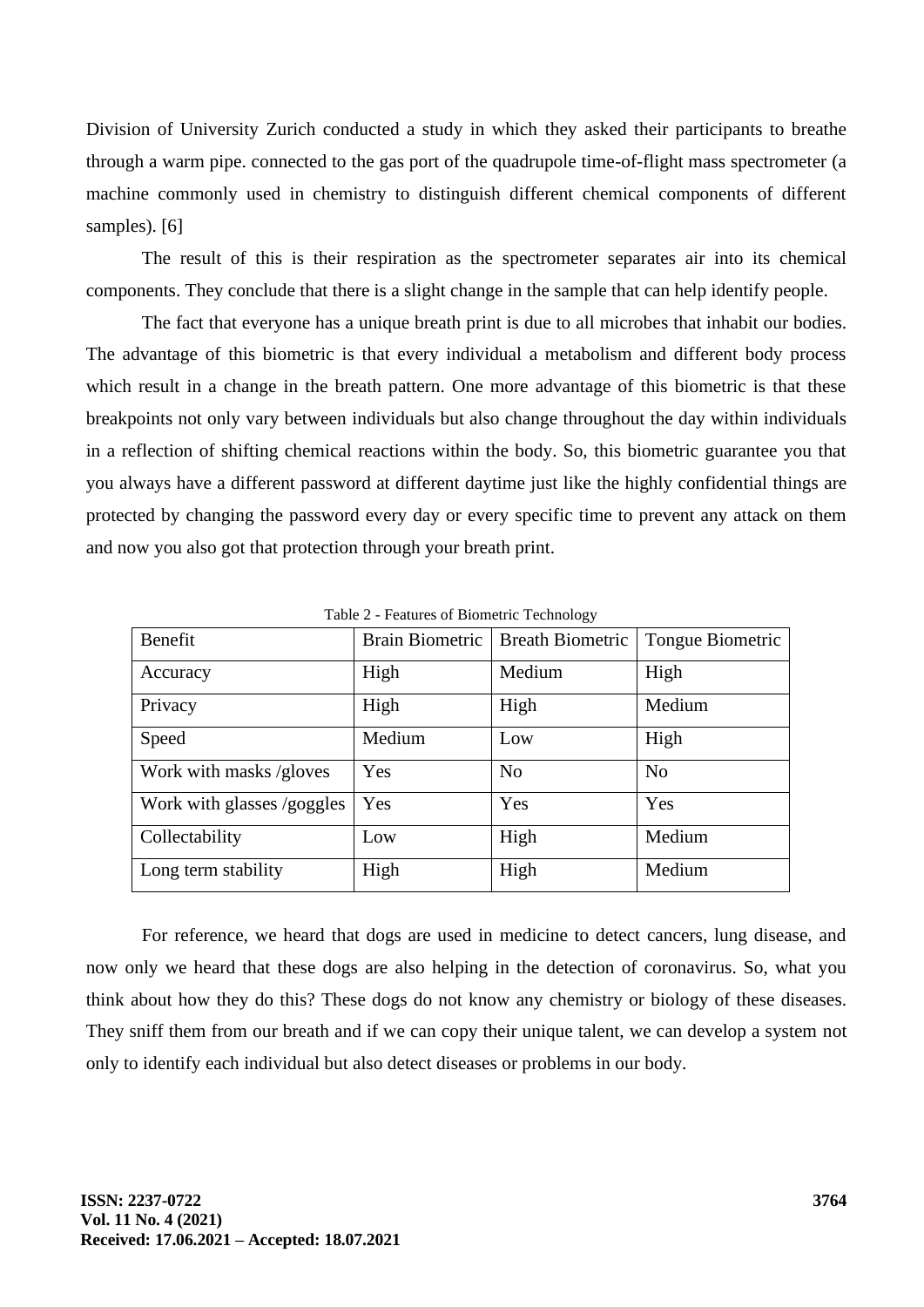



This is new to everyone and needs some research but once we can channelize this, I can give you one surety that your identity and data are safe. And not only this but you have full control over it unlike those conventional methods of fingerprint or face which can be forged or can be accessible from the government or institutional database. So, do not be surprised if you heard a breath identification system installed everywhere in the future.

### **C. Tongue Biometric**

The tongue is a vital organ that helps in various tasks like speech, tasting, eating. But now we are also considering it as a new biometric identity. As it is an internal organ like the brain it also offers the same advantage as we discuss above. With them, it has one more advantage that the tongue can be easily exposed for verification and at the same time are also protected in our mouth.

The features which we can observe in the tongue are not just the tongue print but also the shape, color, mobility, and variation in person to person. The dorsal surface of the tongue is also unique for each person. The characteristic features of the tongue exhibit remarkable differences even between identical twins.

According to one research process in which they did their research for twenty participants. Participants were screened for visual cues that followed which digital images above language were taken. Moderate language visibility was performed, and simulations were performed using a toothpick. Images and broadcasts were analyzed by two viewers for a variety of top morphology including composition, presence or absence of debris, and pattern distribution. Three points of consideration were considered to determine the status of the language.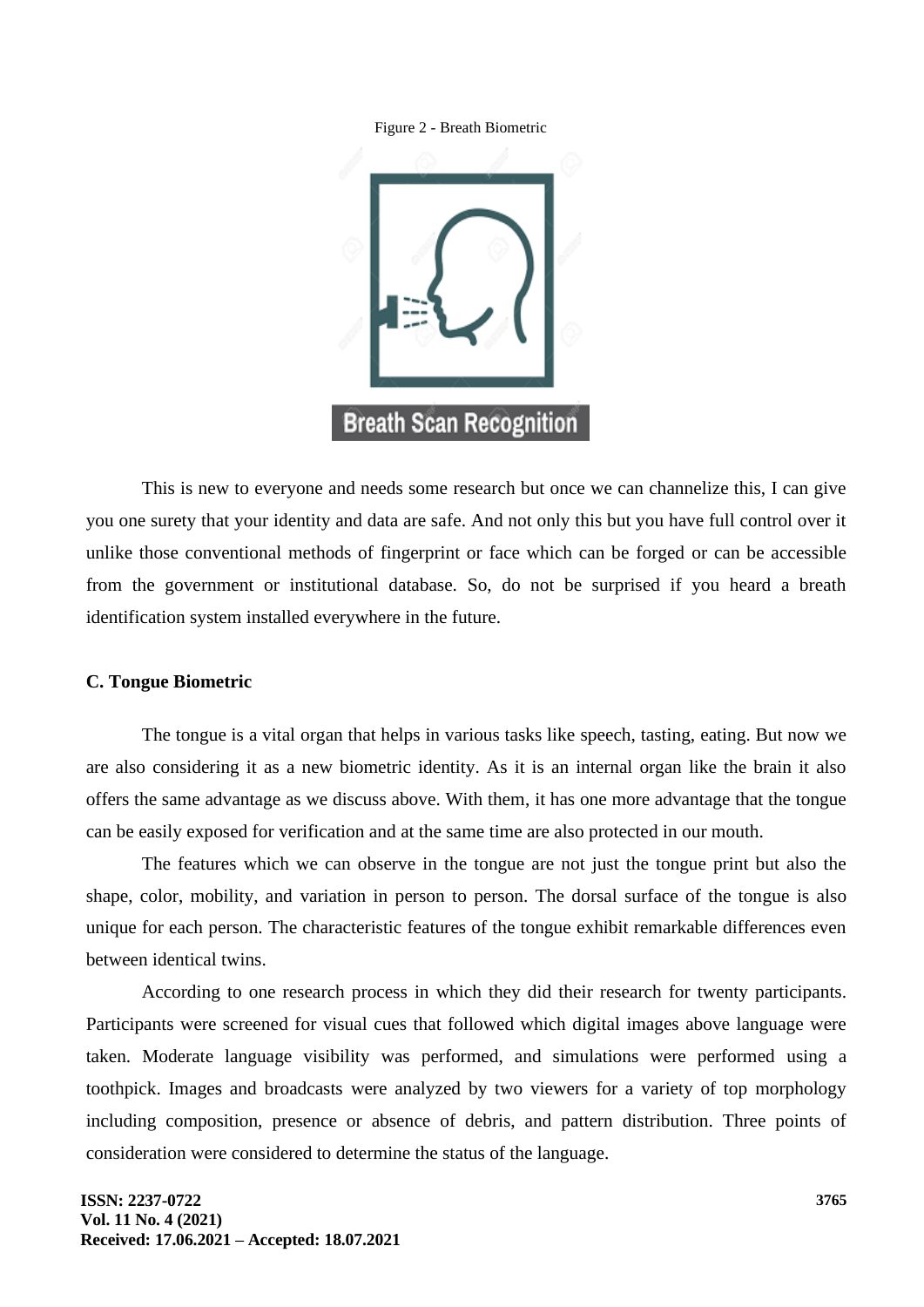They also found that the most common morphological factor in the dorsum of the tongue was the presence of medial holes. Most straight fissures were seen in men and one straight fissure was a common find in women. The language was predominantly U-shaped for both men and women. The V-shaped tongue was seen in 25% of women.[7]

A digital photograph of a tongue is taken and then match from the database and then evaluate if it is a match or not and to permit the person or not. The system matches the photograph by marking reference point and match the color shape and texture etc. of the tongue and give a result.



Figure 3 - Different Types of Tongue use in Tongue Biometric

We all know the potential of the tongue and need further research to develop. The method of identification is easy to develop and difficult to forged and provided the best alternative in the future.

## **2. Conclusion**

In this paper, we have discussed the alternative for the conventional method of the biometric system. We have tried to identify the unique trait present in a human body like brain wave, breath print, tongue print which are more reliable and secure than those previously used systems like a fingerprint, face scan, iris scan. We have seen that those conventional technologies are quite accessible by the intruders and can be used to harm the host. So, the introduction of new biometric technology will help us to tackle the challenges faced by the usual systems. Brain waves are the new draft in this field. Imagine one day you can control the surrounding you with your brain. You can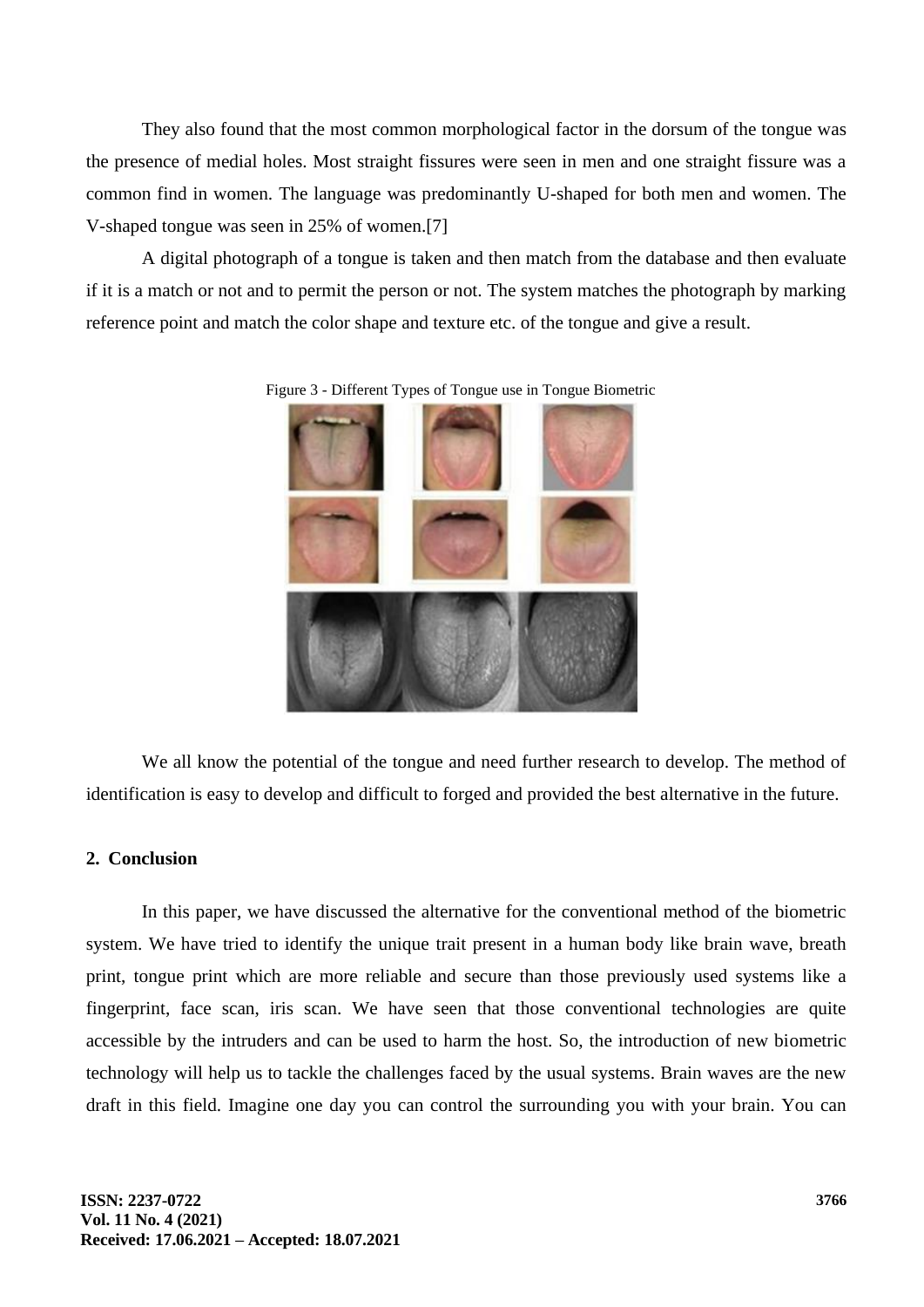have a new identity in form of your breath, and you have your tongue in place of those RFIDs (Radio-frequency identification).

Above and beyond, we have presented the practical consideration with a theoretical advantage over the other biometric technology. Brain Biometric cannot be collected without the user's consent. Breath biometric frequency can be controlled, and tongue print is inaccessible by others. With great benefit and security, we must work together to develop this technology to introduce in the market. We have numerous resources to improve our privacy and security. Many new technologies are under development and many are waiting to be developed. Many biometric systems are used in the judiciary as forensic evidence, but they are not always accurate. So, we must look for an alternative that is 100% accurate. Contrarily, there are numerous biometric technologies developed into technology platforms which take over the world soon.

### **Acknowledgement**

The author is grateful for the support provided by the Assistant Professor Upinder Kaur, faculty of computer science, school of computer science and engineering, Lovely Professional University, Punjab, India.

#### **References**

Ross, A., Banerjee, S., Chen, C., Chowdhury, A., Mirjalili, V., Sharma, R., & Yadav, S. (2019). Some research problems in biometrics: The future beckons. In *2019 International Conference on Biometrics (ICB),* 1-8. IEEE.

*Mehra, A. (2020). Biometric System Market with COVID-19 Impact by Authentication Type (Single-Factor: Fingerprint, Iris, Face, Voice; Multi-Factor), Offering (Hardware, Software), Type (Contact-based, Contactless, Hybrid), Vertical, and Region - Global Forecast to 2025*. (2020). Markets and Markets. https://www.marketsandmarkets.com/Market-Reports/next-generationbiometric-technologies-market-697.html

Gui, Q., Ruiz-Blondet, M. V., Laszlo, S., & Jin, Z. (2019). A survey on brain biometrics. *ACM Computing Surveys (CSUR)*, *51*(6), 1-38.

Reshmi, K. C., Muhammed, P. I., Priya, V. V., & Akhila, V. A. (2016). A novel approach to brain biometric user recognition. *Procedia Technology*, *25*, 240-247.

Liang, W., Cheng, L., & Tang, M. (2016). Identity recognition using biological electroencephalogram sensors. *Journal of Sensors*, *2016*.

Vrankulj, A. (2013, April 5). *Swiss researchers investigate unique breath prints*. biometric update. https://www.biometricupdate.com/201304/swiss-researchers-investigate-unique-breathprints